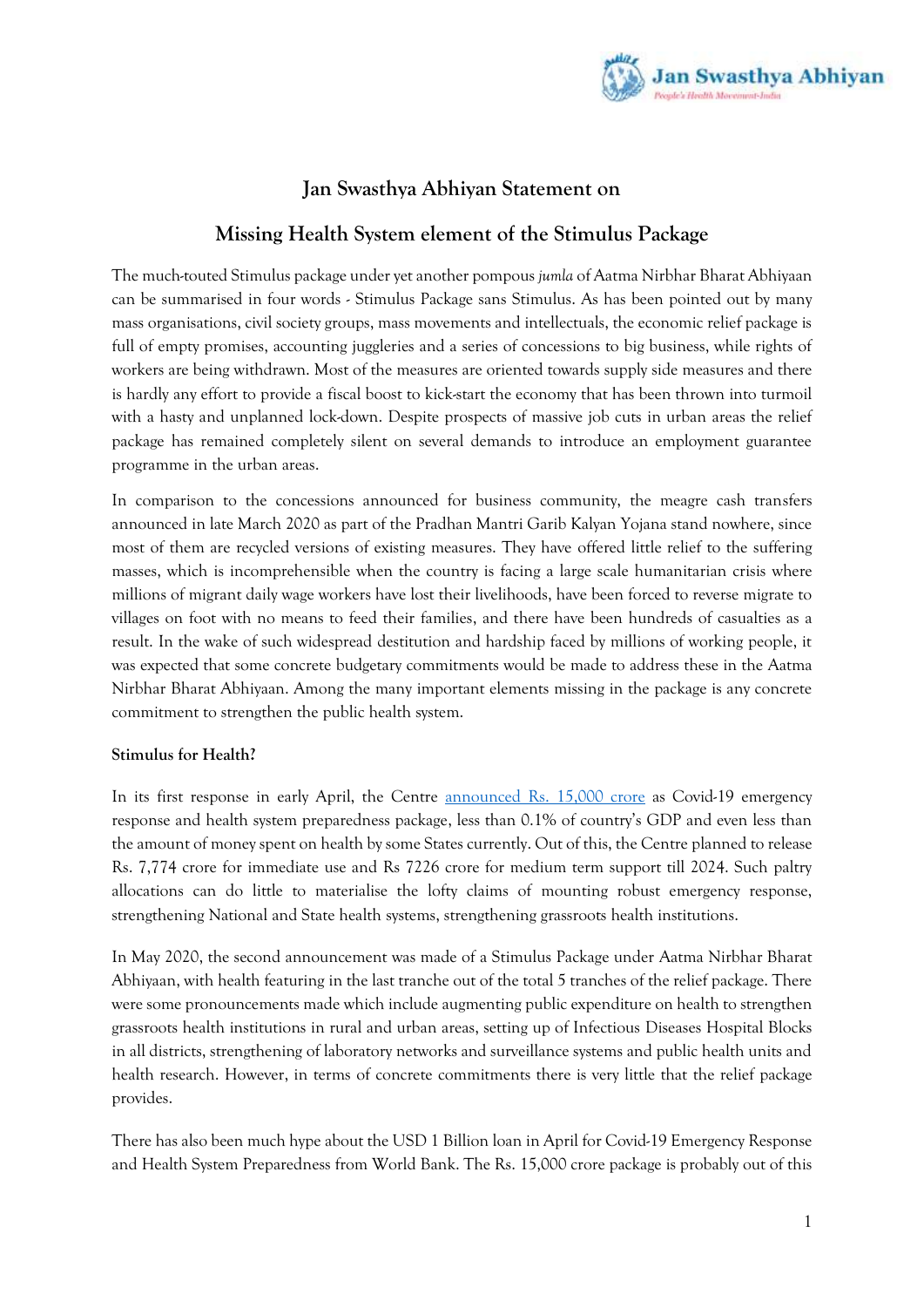

loan grant and not a provision from own resources as is being projected by the Centre. A closer look at the WB agreement reveals the furthering of the agenda of vigorous privatisation of the health sector. The conditionalities of the loan include engaging private laboratories to expand capacity to test and manage Covid-19 as part of the Emergency Response. Further, as part of institutional arrangements, the Government is required to ensure that Indian Council of Medical Research (ICMR) will engage with both private and public research institutions to implement research on Covid-19 and also that both the participating states and central agencies would be involved in private sector engagement for expanding laboratory and intensive care services for Covid-19.

## **Pradhan Mantri Jan Arogya Yojana (PMJAY) exposed**

Yet during the global crisis in the wake of Covid-19 pandemic the private sector has completely failed to respond to the crisis: the majority of private providers have been either incapable of or unwilling to help in overcoming the national crisis, despite much hype created by PMJAY. During the initial days of the pandemic, the private corporate sector was very vocal in demanding that Covid treatment be made part of the PMJAY package. The National Health Authority and the NITI Aayog promptly responded including Covid-19 reimbursements in their packages. But the Covid experience clearly suggests that neither the private sector is capable, nor is it interested in helping out in this public health crisis; a testimony to this is their demand for maintaining high pricing for tests (Rs. 4500), whereas the cost of testing in public facilities is much lower. There were number of cases of denial of care after which some state governments entered into agreement with private sector hospitals and also requisitioned their services. The PMJAY authorities, who were so far very vocal about handing over health care delivery to the private sector, have acknowledged that PMJAY as a scheme and private sector, in general, have failed miserably in providing desirable quality care to significant sections of the population during the pandemic. This points clearly to the importance of the long-standing demand that health care should largely be financed by tax money and provided by the public sector through principles of comprehensiveness and universality rather than as a commercial activity.

## **Lowest public spending**

Public investment on health in India is among the lowest: in terms of government resources invested in health care, India's spending is among the least (0.9% of the GDP) across countries, while emerging economies such as China, Brazil and South Africa spend more than 3% on health. Our Asian neighbours who have done reasonably well in providing universal access to health for its citizens, such as Thailand (2.8%), Malaysia (2%), Sri Lanka (1.6%), invest much more on health. The Out of Pocket (OOP) expenditure on health as percent of current health expenditure is among the highest in India (62%), pushing around 5 crore people every year below the poverty line. Despite this, last year the NITI Aayog had already come up with an unwarranted plan of privatisation of district hospitals via PPP.

In the last budget presented in February, about a month-and-a-half before the lockdown due to pandemic, there was a 4.3% decline in real terms in allocations for the health sector. Union government allocation on health came down to 0.24% of GDP in the year 2015-16 and recovered only marginally since then. The Health and Wellness Centres (HWCs), a key component under Ayushman Bharat, meant to make primary care more comprehensive, also did not receive any significant allocations. These systemic challenges have shown up the grossly inadequate response of the government health system to the COVID 19 challenge, demonstrating their total the lack of preparedness. The response of the Union and State governments in trying to manage the procurement of equipment, kits and setting aside facilities for Covid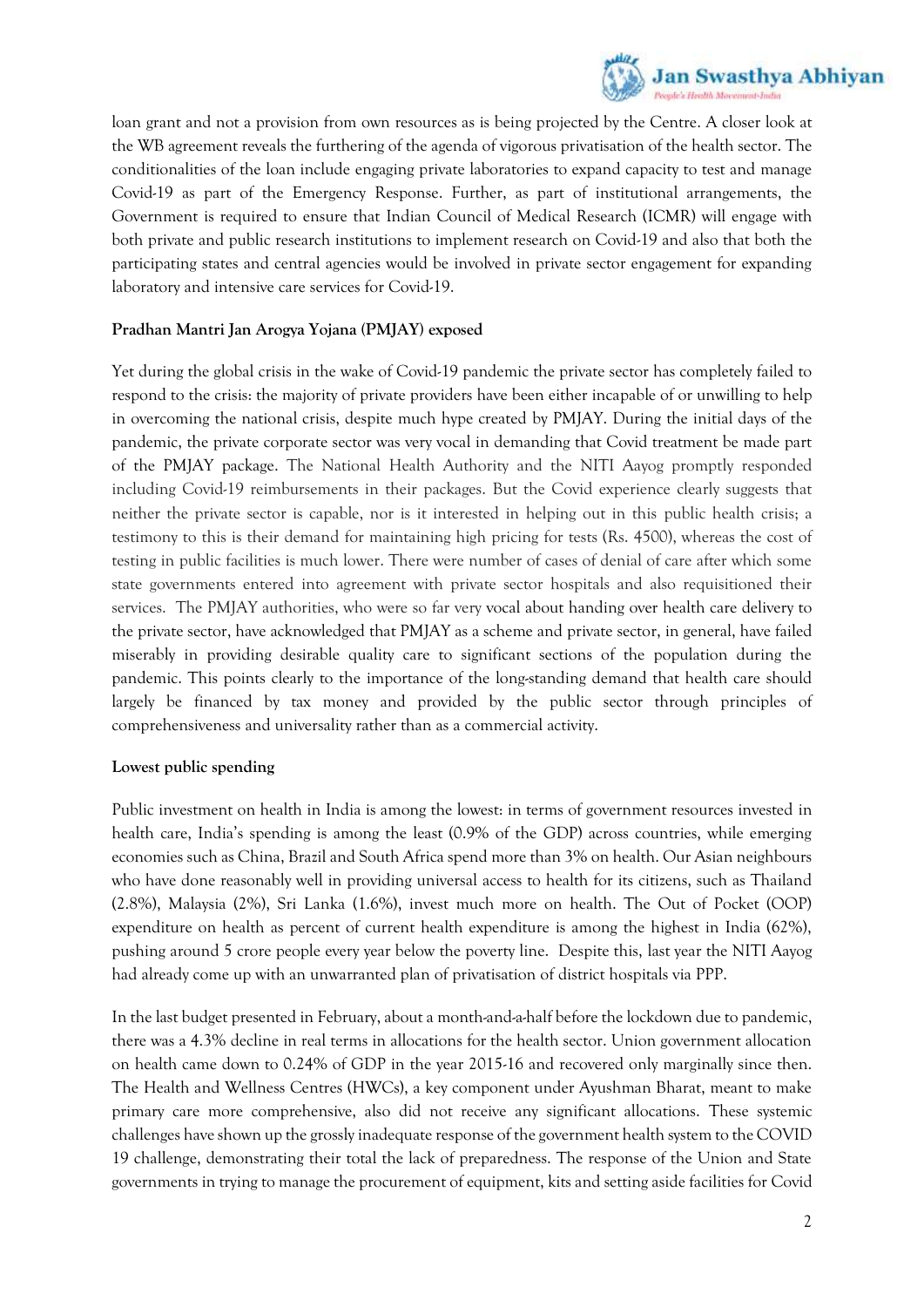

management has come at the cost of compromising routine health services – affecting people's access to routine maternal and child health, family planning services, TB, dialysis, cancer care etc. which have severe long term consequences.

## **A Strong public system could prevent many Covid deaths**

There are wide variations in public expenditure on health across States, which has clearly manifested in the response of the health system to the current Covid crisis, whereby some States such as Kerala have been more effective in dealing with the crisis than other States. As per 2016-17 NHA report, Government Expenditure on health (GHE) in Kerala stood at Rs.2149 per capita, more than four times higher compared to what is spent in Bihar (Rs.504 per capita), and thrice as much as UP spends (Rs.772 per capita). This disparity in spending also gets reflected in the varying density of government infrastructure for health care and shortage of human resources in States. States such as Kerala and Tamil Nadu have not only created more health care institutions, but have also invested substantially in strengthening primary care, preventive and public health services over a long period of time. Failure of resource rich states such as Maharashtra and Gujarat in dealing with the pandemic has exposed weaknesses of public health and primary care in urban areas in these States (these States also have low per capita expenditure as % GHE – Rs.1216 and Rs.1429 respectively).

#### **Human Resources under severe stress**

There have been significant efforts from frontline health workers across the country working overtime and putting aside threats to personal safety, family interests, and stigma to provide the best possible care despite limited resources, lack of protective equipment, testing kits and other necessary resources. Many personnel have also been threatened with suspension for raising voices against such issues. Several frontline health workers such as nurses, doctors, ASHA workers became victims of the virus while fighting against it. There are also reports of ASHA workers being attacked or harassed while performing their surveillance and tracking duties during the pandemic. The health insurance that has been announced for the health workers affected by Covid is a mockery of all the dedication and hard work that health workers are putting in. The scheme covers health workers only in the instance of death due to Covid and does not protect them from hospital and treatment charges in case of admission. The coverage of 22.12 lakh public health workers appears to be a grossly underestimated number as it does not include health workers such as cleaning staff, ward attendants, ambulance drivers, ASHAs and ANMs; this figure is estimated to be close to 40 lakhs.

During the last two decades, expansion of medical and nursing education has mainly taken place in the private sector, resulting in greater inter-state and rural-urban inequalities. Considerable shortage of skilled human resources in rural areas and high density of medical professionals in metropolitan cities not only leads to lack of access to health care in rural areas and significant loss of lives, it also creates huge distortions in the quality and rational care provided in bigger cities.

Public investment in education and training of health personnel needs to be stepped up keeping in mind the rural-urban disparities. A well governed and adequate public health workforce should be ensured by creating adequate numbers of permanent posts. All levels of public health system staff shall be provided with adequate and continued skill training, fair wages, social security and decent working conditions. It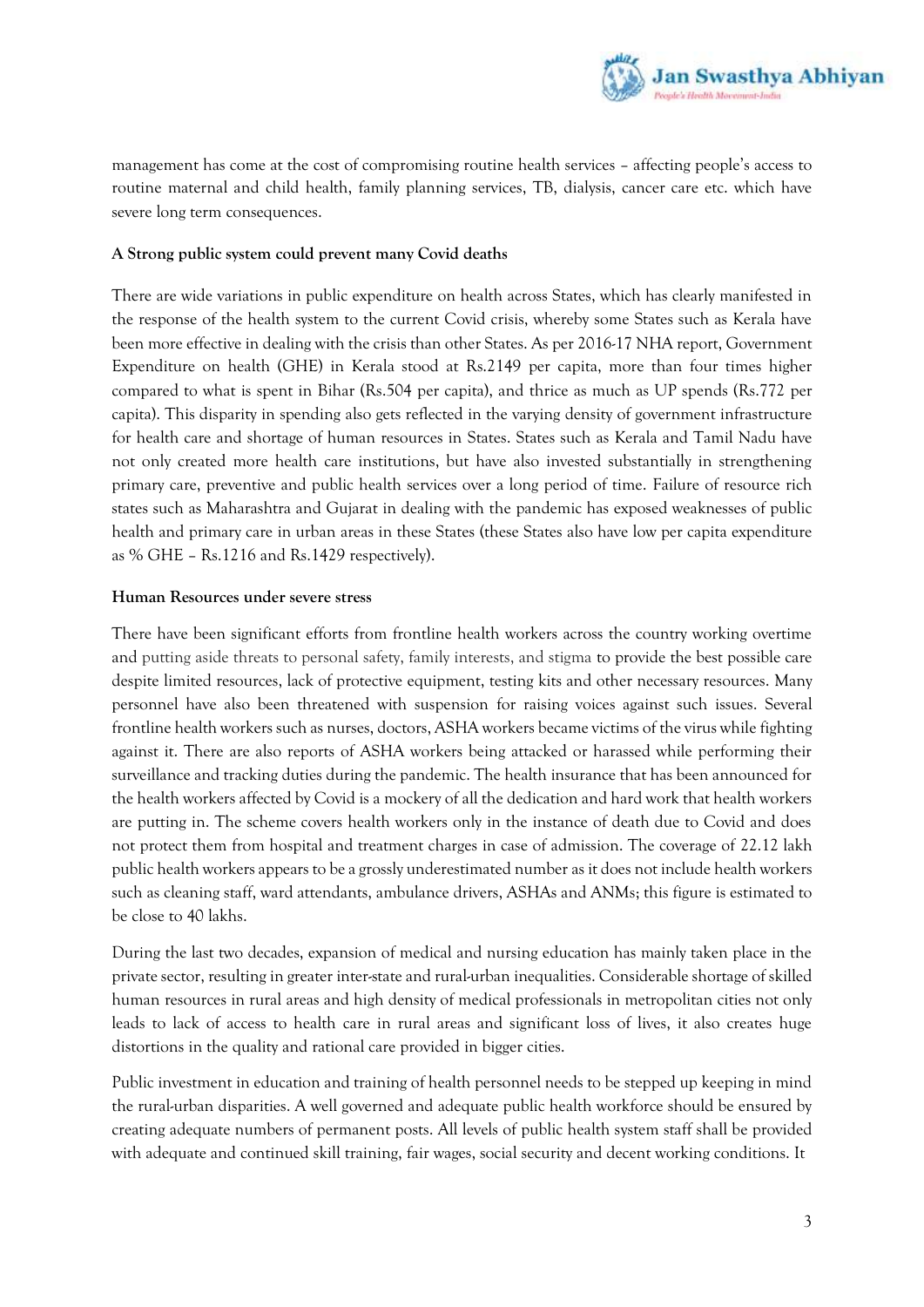

is important that all contractual health workers, an overwhelming majority of whom are women, should be regularised and receive protection under the entire range of labour laws.

## **Public sector manufacturing of drugs and equipment**

The crisis of Personal Protective Equipment (PPE), ventilators, testing kits and over dependence on imports delayed India's response to tackle the pandemic. The crisis has clearly hinted that we need a strong presence of Public Sector Undertakings (PSUs) in medicines and equipment manufacturing to be able to respond effectively and timely. However, last year the government shut down Indian Drugs and Pharmaceuticals Limited (IDPL) and its subsidiary Rajasthan Drugs and Pharmaceuticals Limited and put Hindustan Antibiotics Limited (HAL) and Bengal Chemicals and Pharmaceuticals Ltd (BPCL) on strategic sale. It was expected that the government would provide considerable support to pharma PSUs through the relief package. But no such step has been initiated.

Despite being pharmacy of the global south over the years, India's medical equipment manufacturing sector is rather weak. It either imports second hand instruments and refurbishes to sell in domestic or exports to other developing country markets. It is of utmost importance that self-reliance in equipment manufacturing is achieved through robust investment in pharma and medical equipment manufacturing industries. These actions need to be complemented with a centralised and transparent procurement, and decentralised distribution to ensure regular availability of good quality generic medicines in public facilities both for national programmes and State systems, as we have in Tamil Nadu, Rajasthan and Kerala.

Expansion of local manufacturing capacity can be enhanced by the use of TRIPS flexibilities of compulsory licensing available under international trade law. During a health emergency a government can invoke provisions and order the manufacture of patented drugs and equipment. In the present scenario where protective equipment such as N95 are under patents, Indian government should be bold enough to use compulsory licensing and ensure adequate availability of drugs and equipment.

## **Health research and disease surveillance systems**

The Covid crisis also raises concerns regarding investment in research in the health sector. For the past several years, the allocation for the Department of health research has been a meagre 3% of the total budget of MoHFW. For some of the sub heads aimed at strengthening the surveillance for Zoonotic Diseases and other neglected tropical diseases the utilisation of the already meagre budgets has been as low as 15% (in 2018-19). Public investment on health research needs to increase manifold to be able to meet the upcoming public health challenges.

Reporting of cases, mortality and test data has been a source of controversy in many States. Data is a crucial ingredient of a pandemic response, and in such a rapidly evolving situation as under COVID-19, it is especially vital for day-to-day decision-making. The weekly data published by the age-old Integrated Disease Surveillance Project (IDSP), which has the larger data set, comprising information gathered from contact-tracing operations, quarantine centres, and airports, was suddenly stopped in February by the Union government for reasons unknown, resulting in complete information blackout. Without IDSP data, responses from the State and district level authorities have been inadequate. Instead of strengthening the IDSP and routine MIS systems, the Union Government is hell bent on replacing all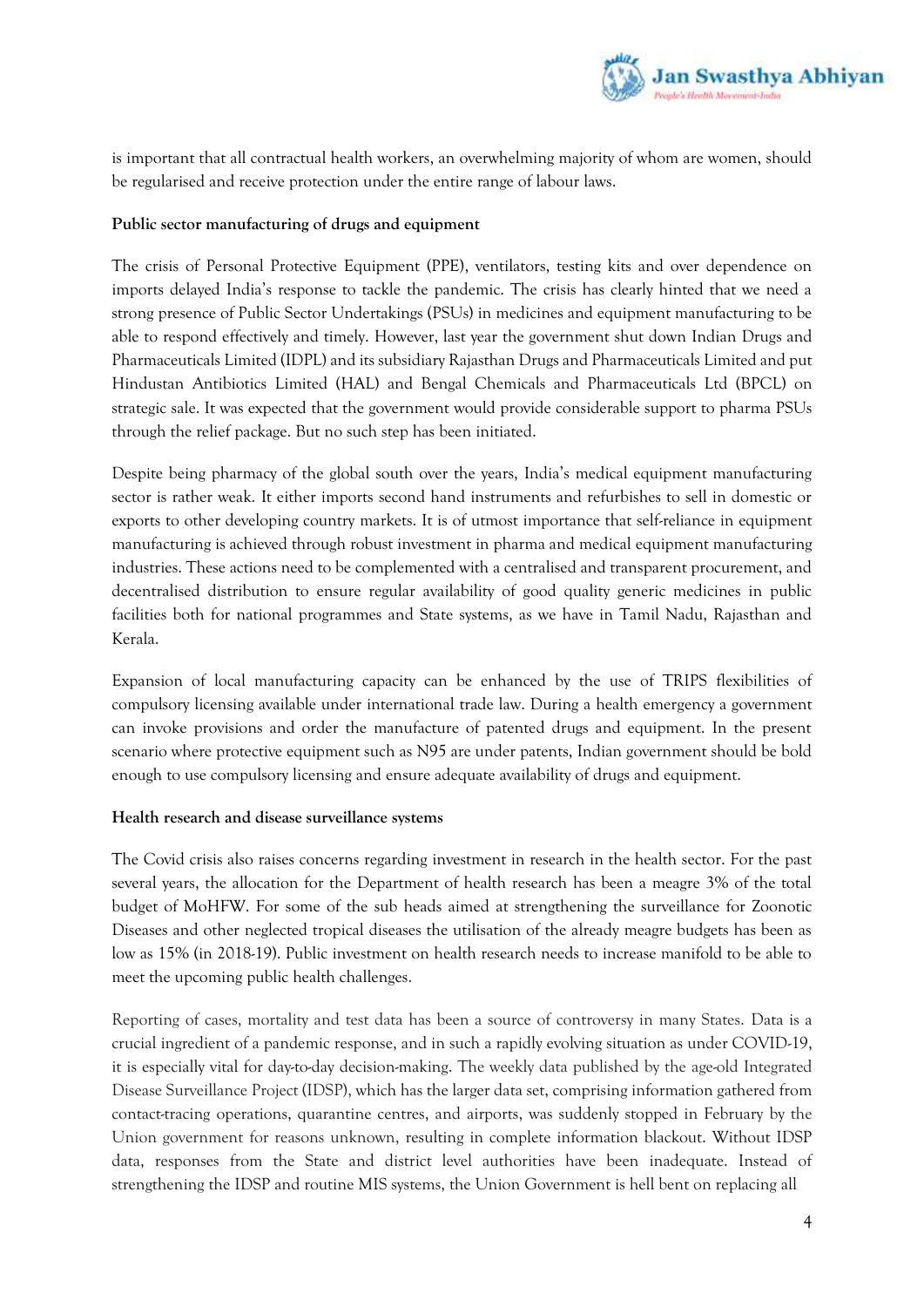

these systems with an app, which has its own privacy issues and has been extremely limited in reporting accuracy.

### **Access to nutrition, safe drinking water and proper sanitation**

During the continuing Covid-19 crisis, the healthcare and nutrition services for women and children have taken a severe hit. The umbrella scheme ICDS which a key intervention for children below 6 years of age and pregnant women, has over the past few years seen only marginal increase in nominal budget allocations and, in fact, a decline in real terms. The services under the ICDS programme which are essentially provided by the ASHAs and Aanganwadi workers have been severely affected due to excessive burden on these frontline workers owing to deployment in Covid19 surveillance activities.

In many States, during the lockdown, the mid-day meals to children were arbitrarily stopped and eventually the courts had to intervene, though states like Kerala ensured that food and ration reaches to children at their door steps. It emerges that during lockdown, there was complete absence of Anganwadis and creches in urban slums. The extra 5 kg of wheat and 1kg of rice under PDS announced by the Centre are not reaching the most vulnerable, as most of the marginalised section does not have ration cards and the supplies of the ration are not on schedule. While the government machinery has failed in ensuring food to the hungry, much of the help has come from mass organisations, NGOs and citizen groups who helped avert many hunger deaths. UNICEF estimates that because of disruption of food services, nearly 3 lakh children in India may die due to malnutrition over the next 6 months.

The class character of the current Covid advisories such as physical distancing or frequent washing of hands fail to recognize the realities in urban slums where the majority of informal workers live: for example, in Dharavi in Mumbai the population density goes up to 270,000 per square kilometre, and one toilet would be shared by about 500 people. Regular piped water is a luxury available only for a small percentage of our population, and this needs to be a policy priority if hand hygiene is to be enhanced.

## **Resource mobilisation in hard times:**

The Situation Analysis for the National Health Policy 2017 acknowledged that "unless a country spends at least 5-6% of its GDP on health with Government expenditure being a major part, basic health care needs are seldom met". The government must honour its commitment of allocation for the health sector. The revival of the public sector would require a commitment of an allocation of 3% of GDP in the short term (by 2025) and targeting 5% thereafter. The perennially under-resourced public health system lacks the resilience to face shocks such as the current pandemic.

But instead of trying to garner more resources to safeguard lives of the hungry millions the government has chosen to provide numerous concessions to big corporates to make their business more profitable. In order to ensure sufficient resources for the critical social sectors as health it is important that overall resource space increases. With a low tax-GDP ratio (10.9% in 2018-19), increase in investment cannot be realised unless the rich are taxed more and tax base is widened. Imposition of wealth and other taxes on the super-rich, use of short and long term capital gains tax and reducing unproductive tax concessions could increase tax revenue significantly.